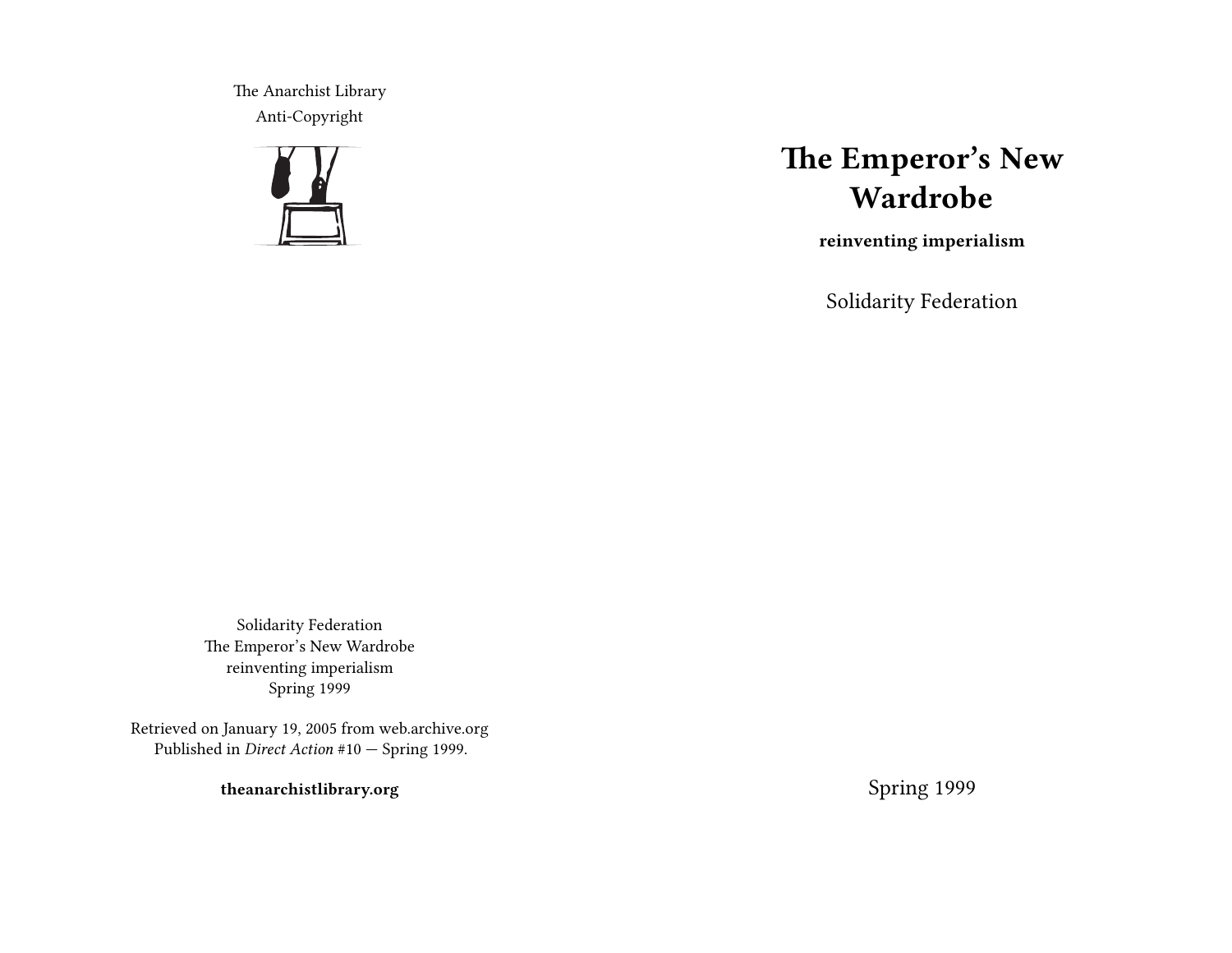cally" elected Guatemalan government, whose social and economic policy was described by the CIA as a "virus" that might spread. In 1960, there was the coup in Brazil, described by Kennedy as "the single most decisive victory of freedom in the mid-twentieth century". In 1973, our new friend, General Pinochet, saved Chile from Marxism.

Nor should we be fooled into thinking that the new "democratic" world order has made coups a thing of the past. The 1990's have seen a mildly reforming government in Haiti prove too much for the US. One coup later, the dogs of war were called off, but only after the reforms were dropped in favour of the World Bank's free market strategy.

#### **old dog's old tricks**

What could be a better argument against the global market myth of mysterious uncontrollable economic laws driving the world we live in today? It is not the law of supply and demand that despatches military might to protect capitalist interests, but the decisions of the rich and powerful. The reality is that it is unelected human beings who control the world economy for the benefit of the few and the disadvantage of the many.

In some ways, however, disproving the idea that the global market will lead to greater equality misses the point, for the aim of those who argue for global market theory has little to do with greater equality. Instead, it is to intellectually underpin free market ideas, to provide the theoretical abstractions to justify extracting greater wealth from the world's poor. This, of course, can never be admitted. As such, the global market thesis should be seen more as a capitalist propaganda tool than an explanation of how the world works. For a truer explanation, that over-used cliché, "imperialism", still has much to offer.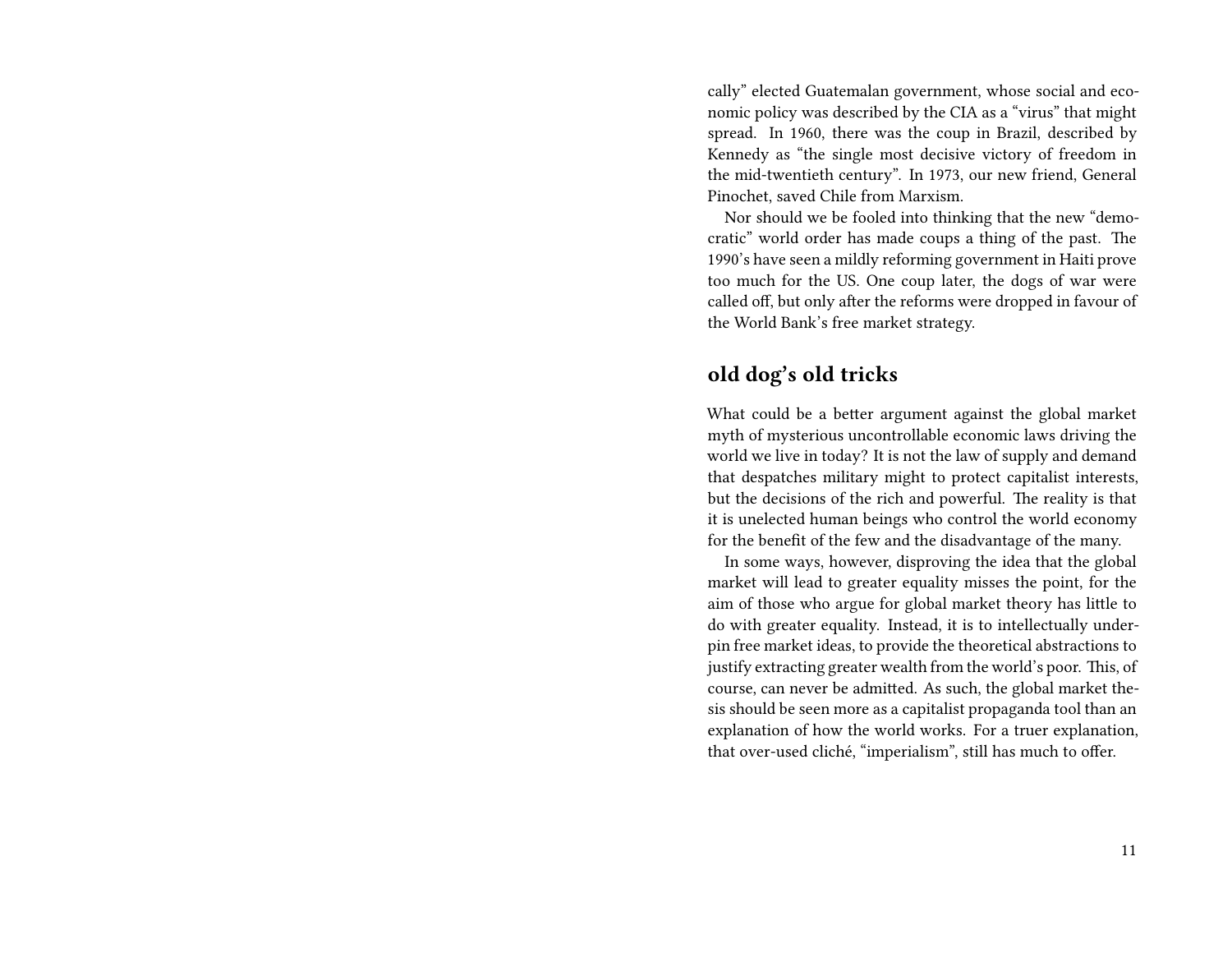So, on paper, in terms of industrialisation, the gap between rich and poor is narrowing — but in terms of income, the gap is actually widening. Furthermore, with the development of microelectronic technology, there is evidence that multinational companies are shutting down labour intensive assembly in the underdeveloped world and relocating back to the developed world threatening even this low-tech industrialisation.

### **underdog's new tricks**

Underdeveloped nations are aware of the role capitalism has allocated them and have introduced economic reform aimed at breaking free of first world dominance, especially their dependence on first world imports by building up production for domestic consumption — so-called import substituting industrialisation. This process involved import controls and financial regulation in order to shelter the economy while domestic production grew. A crucial task was to stimulate the consumption of and demand for home-produced goods. This required wealth redistribution and agrarian reform to provide the mass of the population with the required buying power.

This flew in the face of capitalist post-war strategy. By the late 1940's, as recently declassified records show, the CIA was alarmed at the growth in the world's poor nations of "new nationalism", which aimed "to bring about broader distribution of wealth and to raise the standard of living of the masses". Thus, by 1955, the main threat to capitalist interests was no longer Soviet communism, but "nationalistic regimes", whose populist message was winning mass support, and threatening "our raw materials".

Attempts to develop through import-substituting industrialisation were quickly ended by US military intervention, notably in Latin America. Just a few examples will illustrate the point. In 1954, there was the overthrow of the "democrati-

# **Contents**

| $key concept \ldots \ldots \ldots \ldots \ldots \ldots \ldots$ | 5 |
|----------------------------------------------------------------|---|
|                                                                | 6 |
|                                                                | 7 |
| dynasty $\ldots \ldots \ldots \ldots \ldots \ldots \ldots$     | 8 |
|                                                                | 9 |
| underdog's new tricks 10                                       |   |
|                                                                |   |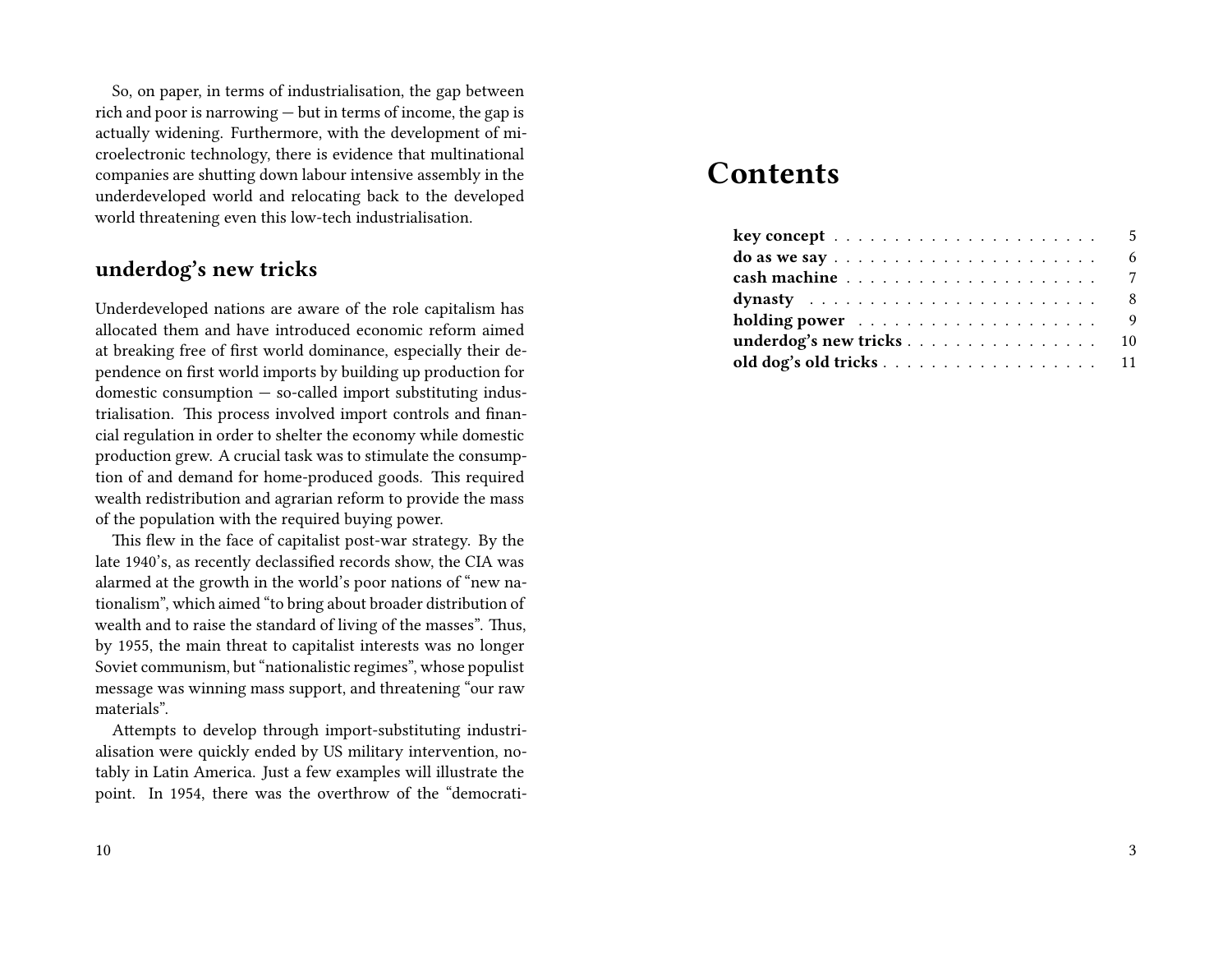nations' access to technology. With their near-monopoly on technology, developed countries can put all sorts of barriers in the way of development in the poorer nations.

With the increasing importance of advanced technology came greater restrictions. For all the talk of free trade, protectionism regarding technology has actually increased in the last twenty years. Nowhere is this more apparent than in the role of multinational companies. Under the global market, underdeveloped countries are supposed to gain access to new technology. Here again, free market theory couldn't be further from reality. Even when multinationals do relocate to underdeveloped parts of the world, that relocation is limited and strictly controlled.

#### **holding power**

Multinationals tend to create economic enclaves that are almost entirely independent of the domestic economy. These enclaves use cheap labour to assemble components imported from the developed countries. Attempts by Third World governments to impose quotas for finished goods including domestically produced components have totally failed. The result is virtually no linkage to the domestic economy and therefore no technology transfer, except between companies where it can be tightly controlled, preventing dispersal into the wider domestic economy.

This helps explain the productivity gap between rich and poor countries. Industrialisation that has occurred in the Third World remains low-tech and low skilled, generating low incomes. For instance, the likes of Australia, Ireland, Denmark and Norway have a manufacturing share of GDP of 20% or less, yet they generate incomes per capita that Latin American countries like Mexico, Argentina and Brazil, with higher manufacturing shares, can only dream about.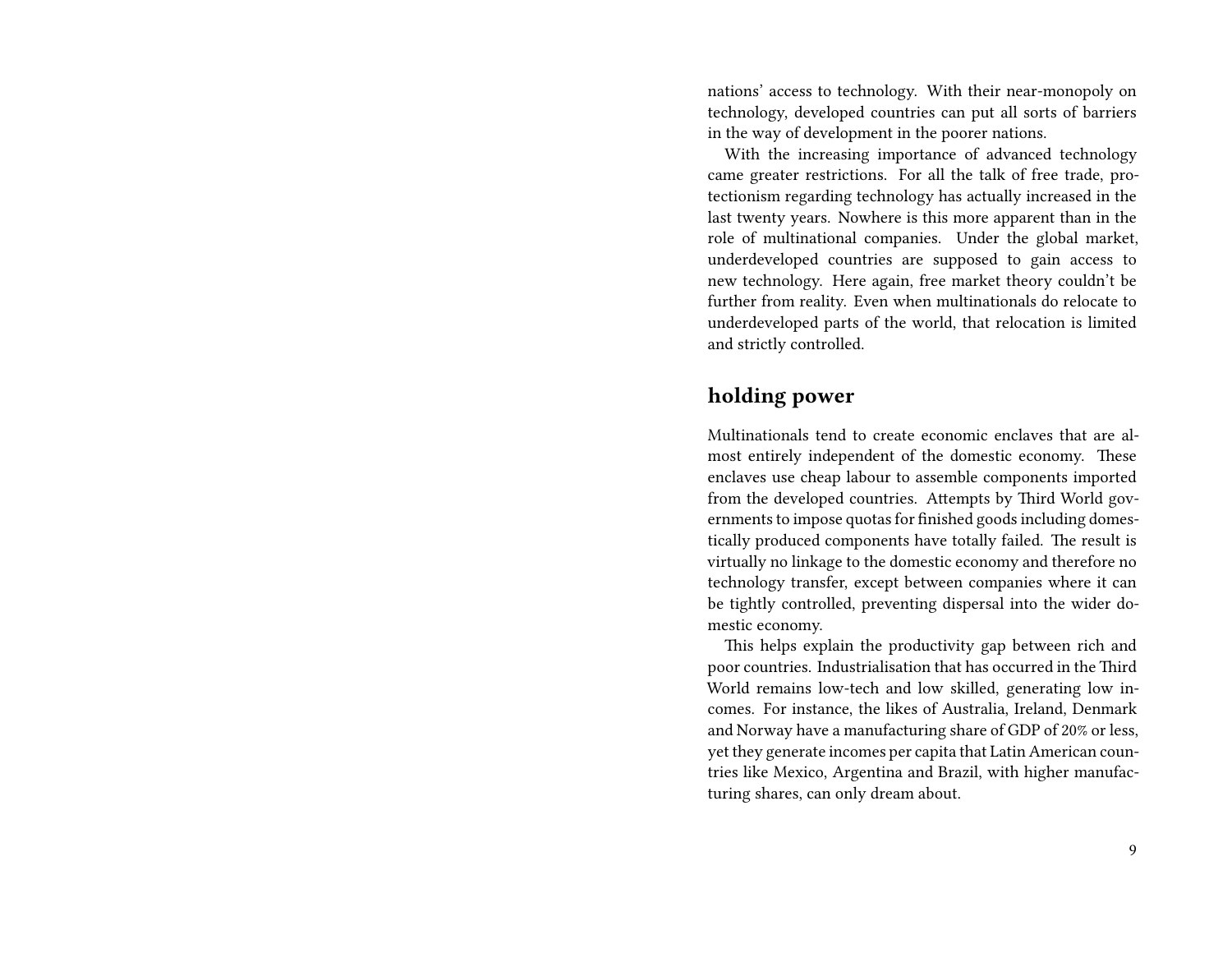and state-protected private power centres. The idea that they are about to abandon the protection and privileges offered by the advanced states in favour of those on offer in the Third World is nothing short of ludicrous.

Having established the fact that productivity is the main factor in determining cost, let us now consider another global market myth — that poor nations can compete on equal terms. In reality, a free trade system has only one outcome. Goods produced much cheaper in the developed world flood into underdeveloped countries, consequently holding back the domestic economy and making poor countries dependent on these imports.

There are a number of major flaws in the global market idea. The notion that it can ever close the gap between rich and poor is simply untrue. For a start, such a notion fails to take any account of human decision making. Poverty exists across the world because it suits the interests of the rich and powerful.

#### **dynasty**

After World War II, the economic victors, the USA, took responsibility for the welfare of world capitalism in the face of the growing communist threat. To help ensure capitalism's long term survival underdeveloped nations were assigned "major functions", primarily to provide the industrial world with raw materials and help absorb the massive surpluses of capitalist overproduction. There was no ambiguity in this. Third World raw materials were described as "ours" by the first world planners. The thought that they might be used by the indigenous populations to meet their own needs was not even entertained.

Implicit in this was the idea that the underdeveloped world would remain so and would not develop its own industry. Since World War II, capitalism has done its best to halt Third World development by attempting to restrict underdeveloped

Sorry mate, you can't buck the market. Old clichés die hard, especially when they still have some use in them. The current line is that we cannot do anything about the 'poor, unfortunate' Brazilians, Indonesians, Thais, etc., etc., it's just the whim of the market. Back in the middle-ages, some Godlike being was supposed to be looking over us and dealing out lessons wherever 'he' (sic) willed. More recently, it was Imperialism that was to blame. Now it's Mr. Global Market that steals from the poor and gives to the rich. Just how many outfits have these filthy rich emperors really got?

Imperialism is based on inequality, on capitalists using their economic power, backed by state military power if necessary, to exploit the weaker countries. Reduced to basic economics, it is the transfer of wealth from the poor to the rich. For every dollar capitalists invest in the Third World, more than a dollar returns in the form of repatriated profits, royalties, debt repayments, interest and so on.

In recent years, however, this notion of imperialism has become clichéed and outdated. Capitalism is portrayed as a liberating force which, having defeated communism, will go on to free the world. The social and economic model for poor nations to follow is the advanced capitalist free market coupled to social democracy.

Behind this free-market hype, we find nothing more than a smokescreen designed to obscure the fact that the rich still get richer and the poor still get poorer.

## **key concept**

One of the key concepts of this post-communist new world order is the global market, which has literally changed the way we view the world. It has negated the concept of imperialism. Rich states no longer exploit the poor, for it is argued that the global market has made the nation state redundant. Instead,